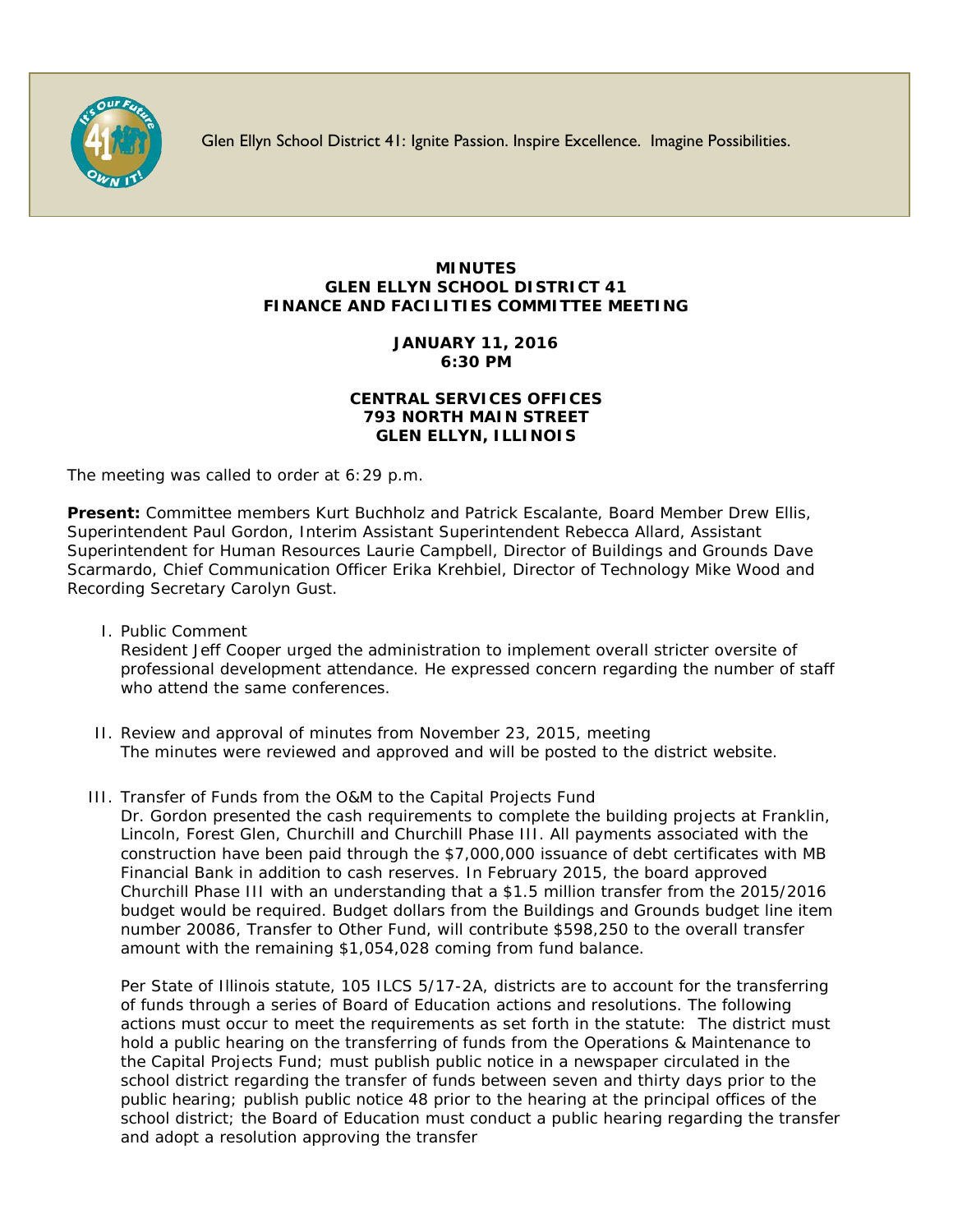This information will be presented to the board on Feb for discussion and approval on February 22, 2016, for a public hearing and approval of the transfer.

## IV. Vehicle Purchase - Buildings and Grounds Trucks

Mr. Scarmardo presented the background to the purchase of two new vehicles for the Buildings and Grounds department. On November 23, 2015 the Board approved the 2016- 2017 capital project. Included was approval to replace two of the District's vehicles. Building and Grounds Director was notified by one of the approved Illinois vendors that were was an opportunity to order the two 2016 Ford F-250 maintenance vehicles for the upcoming fiscal year with a cost savings of approximately of \$5,000. The vendor with the Illinois State Purchasing Contract purchased a few 2016 models from Ford before the old contract ended. The dealership currently has two vehicles in stock ready for delivery with all options included that the district would normally choose. In order to take advantage of the savings, the District will need to commit to purchase, and take delivery of both vehicles in January 2016. The total cost for both vehicles with all required options (snow plows, bed liner, etc.) is \$60,800.

This information will be presented to the board for discussion and action later this evening for approval.

## V. Supplemental Pay

Ms. Campbell presented the update supplemental pay information. The committee met in December and reviewed the continued need for supplemental pay categories. The committee examines and removes from the supplemental pay structure any activities, clubs, or sports that have not been active for two school years. Recommendations for new activities from this committee are brought forth to GEEA and to the Board of Education for approval. Included in this recommendation are dollar amounts based on the 2012-2018 Supplemental Pay Schedule.

The Supplemental Pay Committee is recommending the following changes to the supplemental pay structure.

 $\Box$  Dance Club (Hadley) - Eliminate Two stpiends

 $\Box$  Student Council (Hadley) – Eliminate One Stipend

 $\Box$  Sixth Grade Jazz Band (Hadley) –Add One Stipend There are currently 60

students participating in the Sixth Grade Jazz Band. This is a no-cut activity- any student who has expressed interest is welcome to participate. The size of a standard jazz band is 18 musicians. The directors double and sometimes triple the number of students on each instrument so they can accommodate all of the students may participate. Due to the large number of students, we are recommending an additional Group IV stipend for the Sixth Grade Jazz Band for the 2015-2016 school year.

 $\Box$  Seventh Grade Jazz Band (Hadley) – Add One Stipend Retroactive for 2014-

2015– In the spring of 2014, the Supplemental Pay Committee received a request from the Hadley band directors for an additional Jazz Band. The number of students signed up to participate had increased such that either participation would need to be limited, or we would need to add another Jazz Band.

 $\Box$  Seventh Grade Jazz Band (Hadley) – Add One Stipend - There are 34 students

in Seventh Grade Jazz Band. Due to the continued interest in Jazz Band at Seventh Grade, we are recommending that a Group IV stipend be added to the list of approved Supplemental Pay activities.

Advanced Jazz Band (Hadley) –Change One Stipend Retroactive for 2014-

2015 additional hours were worked last year with the Advanced Jazz Band. The omission was discovered this fall and brought to the Supplemental Pay Committee. The Committee reviewed what occurred and is recommending that last year's sponsor be paid for his work with the Advanced Jazz Band as a Group III activity instead of a